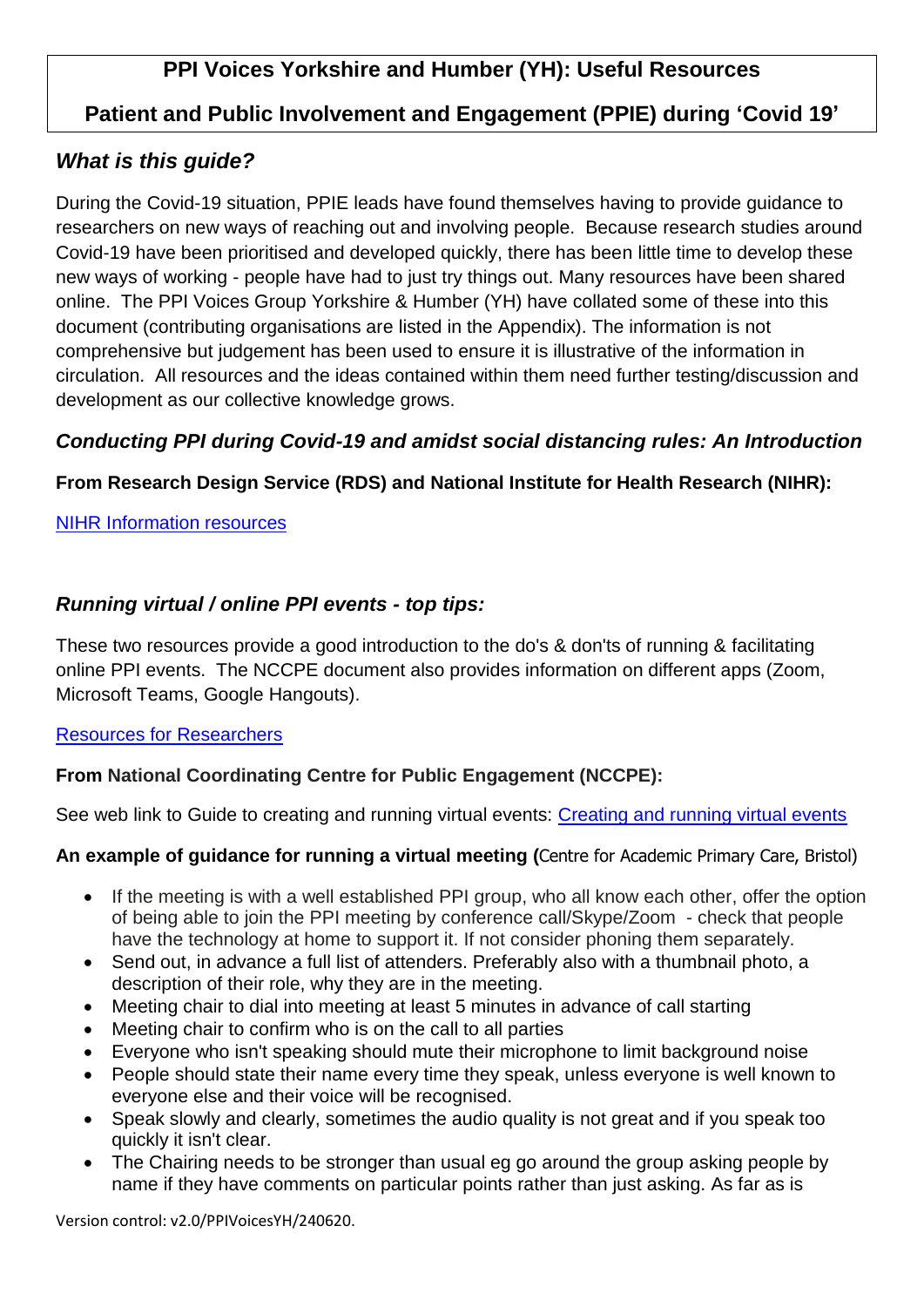## **Patient and Public Involvement and Engagement (PPIE) during 'Covid 19'**

possible the chair should make sure individuals are able to finish speaking before next person takes turn to speak The visual cues that people use to signal if they want to speak are missing and you end up with three people trying to speak at the same time.

- Please issue notes promptly, ideally within 24 hours of the meeting.
- If a conference call meeting is not possible (or there are too many people to run a meeting like this sensibly) consider phoning each individual person to ask for their feedback and circulate a summary email of the points discussed and raised, asking for people to give any further feedback or comment if they do not agree with the summary.

#### **Guidance for injecting happiness and warmth via online meetings (nice!)**

'Action for Happiness' is a movement of people committed to building a happier and more caring society, bringing together like-minded people from all walks of life and help them take practical action, drawing on the latest scientific research. Action for Happiness has launched new guidance for hosting online groups to bring people together':

#### [Action for Happiness](https://www.actionforhappiness.org/news/new-guidance-for-online-groups)

#### *Online engagement platforms & methods*

**An introduction from Traverse consultancy**, covering different platforms (e.g. surveys/polls, discussion boards):

<https://traverse.ltd/recent-work/blogs/brief-introduction-online-engagement-platforms>

#### **Engaging the public through social media**

A guide from the National Coordinating Centre for Public Engagement and network contributors. Covers 'why use social media?'; 'choosing the right tools/platforms (pros & cons)', 'making content shareable', 'evaluation & impact', 'managing risks'.

#### [What works engaging the public through social media](https://www.publicengagement.ac.uk/sites/default/files/publication/what_works_engaging_the_public_through_social_media_november_2018.pdf)

#### **Rapid online deliberation**

Uses the example - 'understanding public perceptions of the Covid-19 exit strategy' to explore the method of 'rapid online deliberation'. This is a new engagement method based on the principles of good deliberative practice:

#### [Traverse blogs online](https://traverse.ltd/recent-work/blogs/online-deliberation-under-covid-19-why-it-matters-and-what-were-doing)

#### **From SCOPE: Various top tips and template guidance - online accessibility, tools and inclusive design:**

See website:<https://bighack.org/>

Video conferencing: [Big Hack Video Conferencing](https://bighack.org/best-videoconferencing-apps-and-software-for-accessibility/)

Twitter: [Big Hack Twitter](https://bighack.org/8-ways-you-can-make-your-twitter-feed-more-accessible/)

Version control: v2.0/PPIVoicesYH/240620.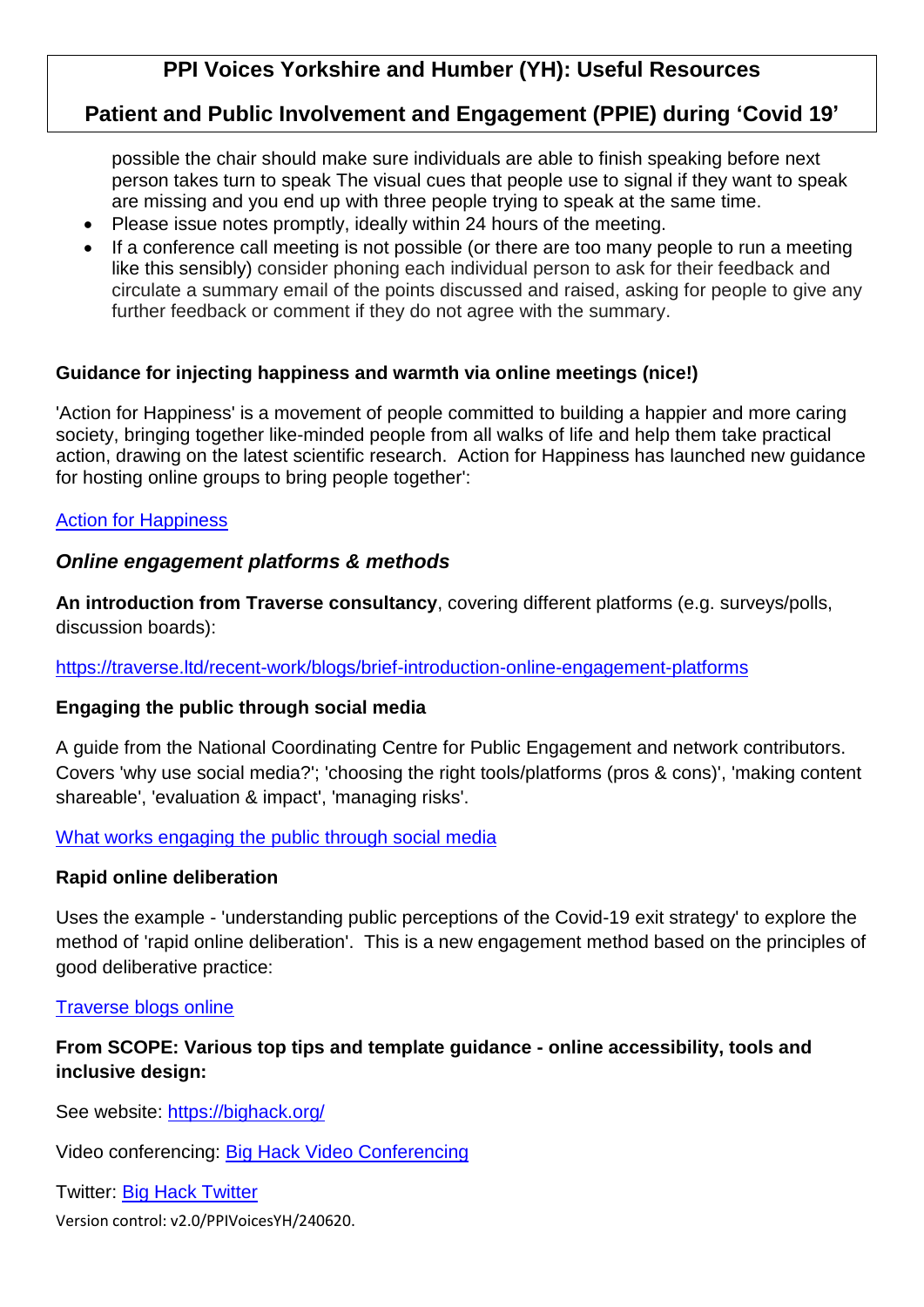**Patient and Public Involvement and Engagement (PPIE) during 'Covid 19'**

Facebook: [Big Hack ways to make your facebook page more accessible](https://bighack.org/10-ways-you-can-make-your-facebook-business-page-more-accessible/)

### *Communicating to the public about science*

This could be really helpful for researchers - there are tutorials about engagement with the public on science in general and, with current emphasis on the online world, it is a great template/showcase on how to use YouTube as a tool. Provides Top tips, etc.

<https://www.youtube.com/playlist?list=PLD160RWuGai9oUnAVRq-GD2njEo1XHadF>

### *General technological support for the online world*

#### **Choosing video calling technology:**

<https://www.theguardian.com/technology/askjack/2020/mar/26/what-is-the-best-tablet-for-video-calling-grandma>

#### **User Guides:**

<https://lincsdigital.org.uk/how-to-guides/> (user guides for Zoom, email, skype, smart phones etc)

<https://www.digitalunite.com/technology-guides> (digital skills e.g. using the internet/ internet security)

## *Discussion & debates: PPI/Co-production during social distancing*

### **Education and Social Research Institute (ESRI):**

This is an account of an online discussion session on the implications of physical distancing for participatory research/co-Production:

<http://www.esriblog.info/co-production-during-physical-distancing-teach-out/>

### **The King's Fund: Covid 19: Various discussion topics, blogs, online events, etc:**

Interesting Blog on working relationships, power bases and the impact of Covid-19:

[https://www.kingsfund.org.uk/blog/2020/05/impact-covid-19-working-relationships](https://www.kingsfund.org.uk/blog/2020/05/impact-covid-19-working-relationships?utm_source=The%20King%27s%20Fund%20newsletters%20%28main%20account%29&utm_medium=email&utm_campaign=11564387_Copy%20of%20NEWSL_The%20Weekly%20Update%202020-05-22&utm_content=covid_19_working_relationships_button&dm_i=21A8,6VV4Z,FLWQVO,RN7YB,1)

### **A webinar from COCHRANE Training:**

'As governments & health services rush to find solutions to Covid-19, we must not lose sight of the [importance of including patients and the public](https://blogs.bmj.com/bmj/2020/03/30/the-views-of-patients-and-the-public-should-be-included-in-policy-responses-to-covid-19/) in these discussions and the development of solutions':

Version control: v2.0/PPIVoicesYH/240620.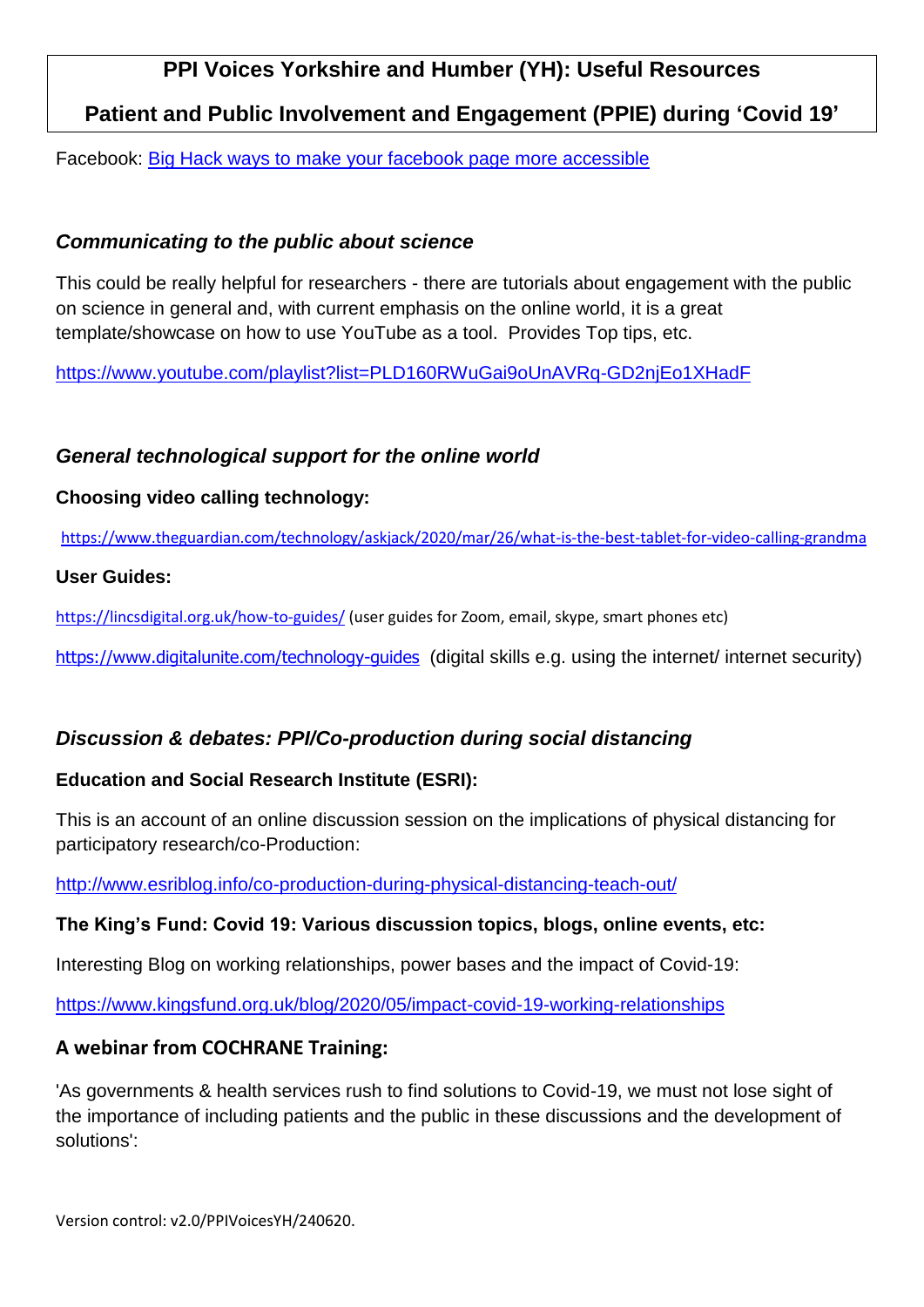## **Patient and Public Involvement and Engagement (PPIE) during 'Covid 19'**

[https://training.cochrane.org/resource/working-together-beat-covid-19-engaging-and-involving-patients-and-public](https://training.cochrane.org/resource/working-together-beat-covid-19-engaging-and-involving-patients-and-public-second-webinar)[second-webinar](https://training.cochrane.org/resource/working-together-beat-covid-19-engaging-and-involving-patients-and-public-second-webinar)

### *Understanding & keeping abreast of Covid-19 research*

#### **National information on research related to Covid:**

[https://www.nihr.ac.uk/covid-studies/](https://owa.bradfordhospitals.nhs.uk/owa/redir.aspx?REF=1Y9ImdbcXo5KWbN0CFMsYx5DOnVsS8tSdpM9paYDp1RGU8tWZhPYCAFodHRwczovL3d3dy5uaWhyLmFjLnVrL2NvdmlkLXN0dWRpZXMv)

Be Part of Research website which shows all the studies if you enter 'Covid-19' into the search bar:

[Covid-19 Research Studies](https://bepartofresearch.nihr.ac.uk/results/search-results?query=covid-19&location=&search=%257B%2522query%2522%253A%2522covid-19%2522%252C%2522facetDef%2522%253A%257B%2522Gender%2522%253A%255B%255D%252C%2522Study%2520Status%2522%253A%255B%2522Recruiting%2522%255D%252C%2522Updated%2520Within%2522%253A%255B%255D%252C%2522Age%2520Range%2522%253A%255B%255D%252C%2522Health%2520Tag%2522%253A%255B%255D%257D%252C%2522rows%2522%253A%252210%2522%252C%2522offset%2522%253A%25220%2522%252C%2522openurl%2522%253A%2522yes%2522%252C%2522dist%2522%253A0%252C%2522sortBy%2522%253Anull%252C%2522sortOrder%2522%253Anull%257D)

#### **Regional examples of collated information about studies:**

Leeds: [https://www.leedsth.nhs.uk/research/covid-19-research/](https://owa.bradfordhospitals.nhs.uk/owa/redir.aspx?REF=XCJhNvYKv8h9i_fLl6WungZ_KBnX5dMfcb6WUo8T_t1GU8tWZhPYCAFodHRwczovL3d3dy5sZWVkc3RoLm5ocy51ay9yZXNlYXJjaC9jb3ZpZC0xOS1yZXNlYXJjaC8.)

Bradford: <https://www.bradfordresearch.nhs.uk/c-sag/>

Liverpool Health Partners (LHP) - 'STOP Covid':

<https://liverpoolhealthpartners.org.uk/spark/coronavirus-covid-19-and-research-across-lhp/>

[https://liverpoolhealthpartners.org.uk/strategic-one-liverpool-partnership-for-covid-stop-covid](https://liverpoolhealthpartners.org.uk/strategic-one-liverpool-partnership-for-covid-stop-covid-initiative-as-of-14th-may-2020/)[initiative-as-of-14th-may-2020/](https://liverpoolhealthpartners.org.uk/strategic-one-liverpool-partnership-for-covid-stop-covid-initiative-as-of-14th-may-2020/)

[https://liverpoolhealthpartners.org.uk/new-initiative-co-ordinates-all-covid-19-research-for](https://liverpoolhealthpartners.org.uk/new-initiative-co-ordinates-all-covid-19-research-for-liverpool-city-region/)[liverpool-city-region/](https://liverpoolhealthpartners.org.uk/new-initiative-co-ordinates-all-covid-19-research-for-liverpool-city-region/)

## *Information Governance, Data Management advice, etc. during Covid 19 state of emergency*

**From NHS/NHSX:** See general website with sample templates, guidance, updates, etc: [https://www.nhsx.nhs.uk/covid-19-response/data-and-information-governance/information](https://www.nhsx.nhs.uk/covid-19-response/data-and-information-governance/information-governance/)[governance/](https://www.nhsx.nhs.uk/covid-19-response/data-and-information-governance/information-governance/)

## *Patient & Public Views Captured during Covid-19*

Here are some of the initiatives designed to understand the perspectives of the public during the pandemic.

**Healthwatch:** 'We look at the issues you are telling us about accessing care during COVID-19 in three parts of England and how this information is helping NHS and social care services'[.](https://owa.bradfordhospitals.nhs.uk/owa/redir.aspx?REF=_8yg0IEwuE5HTYzaq3l0ksq-rpfKIlzZB65E-brStNtelZHQbRPYCAFodHRwczovL3d3dy5oZWFsdGh3YXRjaC5jby51ay9ibG9nLzIwMjAtMDUtMTEvY292aWQtMTktaG93LWhhcy15b3VyLWhlYWx0aC1hbmQtd2VsbGJlaW5nLWJlZW4tYWZmZWN0ZWQ.) [https://www.healthwatch.co.uk/blog/2020-05-11/covid-19-how-has-your-health-and-wellbeing-been-affected](https://owa.bradfordhospitals.nhs.uk/owa/redir.aspx?REF=_8yg0IEwuE5HTYzaq3l0ksq-rpfKIlzZB65E-brStNtelZHQbRPYCAFodHRwczovL3d3dy5oZWFsdGh3YXRjaC5jby51ay9ibG9nLzIwMjAtMDUtMTEvY292aWQtMTktaG93LWhhcy15b3VyLWhlYWx0aC1hbmQtd2VsbGJlaW5nLWJlZW4tYWZmZWN0ZWQ.)

**Kings Fund:** perspectives of those shielding

Version control: v2.0/PPIVoicesYH/240620. [https://www.kingsfund.org.uk/blog/2020/05/shielded-voices-covid-19](https://owa.bradfordhospitals.nhs.uk/owa/redir.aspx?REF=b1ZC7QqdzVKfRj0nnHITaU1bRwa66asLPt5yB_jyXkvC9pPQbRPYCAFodHRwczovL3d3dy5raW5nc2Z1bmQub3JnLnVrL2Jsb2cvMjAyMC8wNS9zaGllbGRlZC12b2ljZXMtY292aWQtMTk.)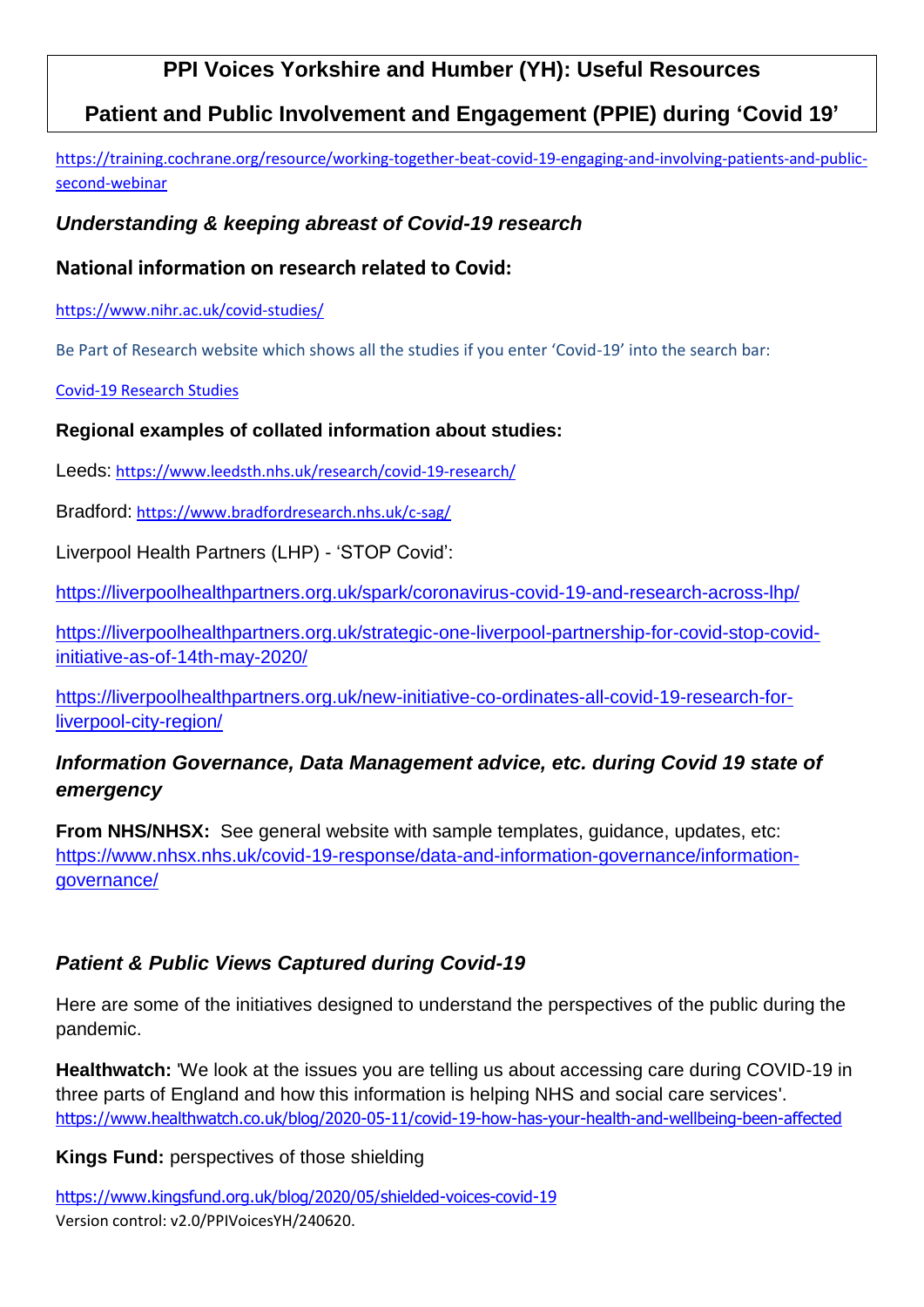## **Patient and Public Involvement and Engagement (PPIE) during 'Covid 19'**

**Our Covid Voices:** collecting first-person accounts of living through the 2020 Covid-19 pandemic in the UK.

[https://ourcovidvoices.co.uk/](https://owa.bradfordhospitals.nhs.uk/owa/redir.aspx?REF=YwR1E46TszySG-AtJexvWV5Fq346yA3RtPR9WZ540ybC9pPQbRPYCAFodHRwczovL291cmNvdmlkdm9pY2VzLmNvLnVrLw..)

#### *Finally, a hot topic for patients: video consulting*

As video consulting plans are put into place for the foreseeable future, it is useful for all involved in health service research and development to be aware of the key engagement issues these raise. These guides have been produced for patients and for clinicians on the considerations of when these types of consultations are/are not appropriate:

[https://www.phc.ox.ac.uk/research/resources/video-consulting-in-the-nhs](https://owa.bradfordhospitals.nhs.uk/owa/redir.aspx?REF=3eXAARQ0pItG4s_u2K_XCvM1M2RhVXNERD-9TAkQZOdqb7-cbRPYCAFodHRwczovL3d3dy5waGMub3guYWMudWsvcmVzZWFyY2gvcmVzb3VyY2VzL3ZpZGVvLWNvbnN1bHRpbmctaW4tdGhlLW5ocw..)